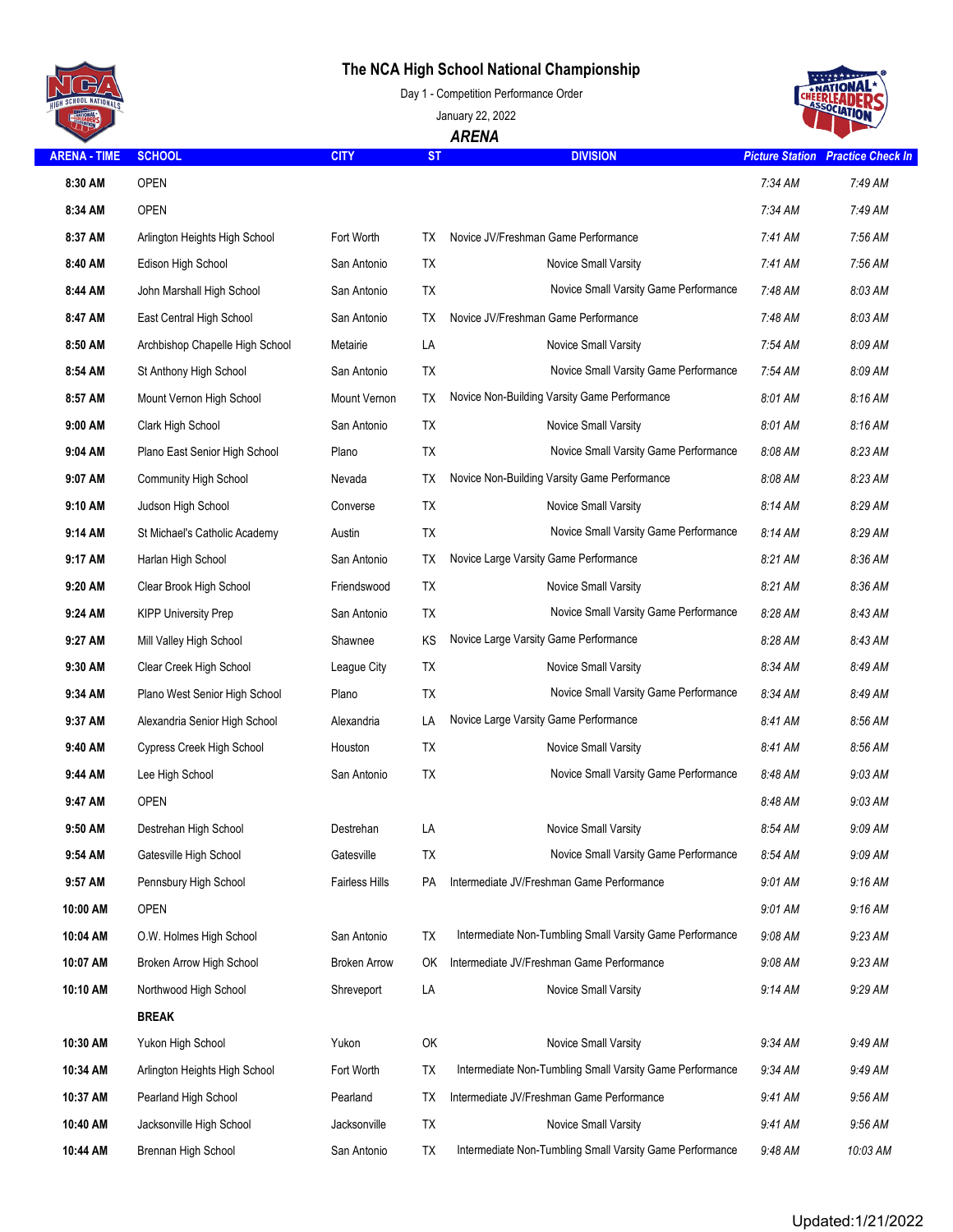| <b>ARENA - TIME</b> | <b>SCHOOL</b>                                 | <b>CITY</b>    | <b>ST</b> | <b>DIVISION</b>                                          | <b>Picture Station</b> | <b>Practice Check In</b> |
|---------------------|-----------------------------------------------|----------------|-----------|----------------------------------------------------------|------------------------|--------------------------|
| 10:47 AM            | Deer Creek High School                        | Edmond         | OK.       | Intermediate JV/Freshman Game Performance                | 9:48 AM                | 10:03 AM                 |
| 10:50 AM            | <b>Belton High School</b>                     | Belton         | TX        | Novice Small Varsity                                     | 9:54 AM                | 10:09 AM                 |
| 10:54 AM            | John Jay High School                          | San Antonio    | TX        | Intermediate Non-Tumbling Small Varsity Game Performance | 9:54 AM                | 10:09 AM                 |
| 10:57 AM            | Rockwall-Heath High School                    | Heath          | TX        | Intermediate JV/Freshman Game Performance                | 10:01 AM               | 10:16 AM                 |
| 11:00 AM            | Lanier High School                            | San Antonio    | ТX        | Novice Small Varsity                                     | 10:01 AM               | 10:16 AM                 |
| 11:04 AM            | Kittatinny Regional High School               | Newton         | <b>NJ</b> | Intermediate Non-Tumbling Small Varsity Game Performance | 10:08 AM               | 10:23 AM                 |
| 11:07 AM            | Nashville High School                         | Nashville      | AR        | Intermediate Small Varsity Game Performance              | 10:08 AM               | 10:23 AM                 |
| 11:10 AM            | Deer Park High School                         | Deer Park      | TX        | Novice Large Varsity                                     | 10:14 AM               | 10:29 AM                 |
| 11:14 AM            | Kelly High School                             | Benton         | MO        | Intermediate Non-Tumbling Small Varsity Game Performance | 10:14 AM               | 10:29 AM                 |
| 11:17 AM            | <b>Bishop McGuinness High School</b>          | Oklahoma city  | OK        | Intermediate Small Varsity Game Performance              | 10:21 AM               | 10:36 AM                 |
| 11:20 AM            | Olathe West High School                       | Olathe         | KS        | Novice Large Varsity                                     | 10:21 AM               | 10:36 AM                 |
| 11:24 AM            | Putnam City High School                       | Oklahoma City  | OK        | Intermediate Non-Tumbling Small Varsity Game Performance | 10:28 AM               | 10:43 AM                 |
| 11:27 AM            | Heritage Hall High School                     | Oklahoma City  | OK        | Intermediate Small Varsity Game Performance              | 10:28 AM               | 10:43 AM                 |
| 11:30 AM            | Moore High School                             | Moore          | OK        | Novice Large Varsity                                     | 10:34 AM               | 10:49 AM                 |
| 11:34 AM            | Academy of Our Lady                           | Marrero        | LA        | Intermediate Non-Tumbling Small Varsity Game Performance | 10:34 AM               | 10:49 AM                 |
| 11:37 AM            | <b>Brandeis High School</b>                   | San Antonio    | ТX        | Intermediate Small Varsity Game Performance              | 10:41 AM               | 10:56 AM                 |
| 11:40 AM            | <b>OPEN</b>                                   |                |           |                                                          | 10:41 AM               | 10:56 AM                 |
| 11:44 AM            | Dr. Leo G. Cigarroa High School               | Laredo         | <b>TX</b> | Intermediate Non-Tumbling Small Varsity Game Performance | 10:48 AM               | 11:03 AM                 |
| 11:47 AM            | <b>OPEN</b>                                   |                |           |                                                          | 10:48 AM               | 11:03 AM                 |
| 11:50 AM            | Hutto High School                             | Hutto          | <b>TX</b> | Novice Large Varsity                                     | 10:54 AM               | 11:09 AM                 |
| 11:54 AM            | Notre Dame School                             | Dallas         | TX        | SOT Exhibition - Novice Unified                          | 10:54 AM               | 11:09 AM                 |
| 11:57 AM            | Kennedy Memorial High School                  | Iselin         | <b>NJ</b> | Intermediate Small Varsity Game Performance              | 11:01 AM               | 11:16 AM                 |
| 12:00 PM            | North Desoto High School                      | Stonewall      | LA        | Novice Large Varsity                                     | 11:01 AM               | 11:16 AM                 |
| 12:04 PM            | <b>Katy Stars</b>                             | Katy           | TX        | SOT Exhibition - Beginner Traditional                    | 11:08 AM               | 11:23 AM                 |
| 12:07 PM            | Del Norte High School                         | San Diego      | СA        | Intermediate Small Varsity Game Performance              | 11:08 AM               | 11:23 AM                 |
| 12:10 PM            | South San Antonio High School                 | San Antonio    | TX        | Novice Large Varsity                                     | 11:14 AM               | 11:29 AM                 |
| 12:14 PM            | Notre Dame School                             | Dallas         | TX        | SOT Exhibition - Novice Traditional                      | 11:14 AM               | 11:29 AM                 |
| 12:17 PM            | Metro Christian Academy                       | Tulsa          | OK        | Novice Large Varsity                                     | 11:21 AM               | 11:36 AM                 |
|                     | <b>LUNCH BREAK</b>                            |                |           |                                                          |                        |                          |
| 12:30 PM            | <b>Texas Special Olympics AWARDS CEREMONY</b> |                |           |                                                          |                        |                          |
| 1:04 PM             | John Paul Stevens High School                 | San Antonio    | TX        | Intermediate Non-Tumbling Large Varsity Game Performance | 12:08 PM               | 12:23 PM                 |
| 1:07 PM             | Coppell High School                           | Coppell        | TX        | Intermediate Small Varsity                               | 12:08 PM               | 12:23 PM                 |
| 1:10 PM             | Chatfield High School                         | Littleton      | CO        | Intermediate Small Varsity Game Performance              | 12:14 PM               | 12:29 PM                 |
| 1:14 PM             | Chapel Hill High School                       | Mount Pleasant | TX        | Intermediate Non-Tumbling Large Varsity Game Performance | 12:14 PM               | 12:29 PM                 |
| 1:17 PM             | Smithson Valley High School                   | Spring Branch  | TX        | Intermediate Small Varsity                               | 12:21 PM               | 12:36 PM                 |
| 1:20 PM             | Union High School                             | Union          | МO        | Intermediate Small Varsity Game Performance              | 12:21 PM               | 12:36 PM                 |
| 1:24 PM             | Northwest High School                         | Cedar Hill     | <b>MO</b> | Intermediate Non-Tumbling Large Varsity Game Performance | 12:28 PM               | 12:43 PM                 |
| 1:27 PM             | <b>OPEN</b>                                   |                |           |                                                          | 12:28 PM               | 12:43 PM                 |
| 1:30 PM             | Union High School                             | Tulsa          | OK        | Intermediate Small Varsity Game Performance              | 12:34 PM               | 12:49 PM                 |
| 1:34 PM             | Holy Cross High School                        | San Antonio    | TX        | Intermediate Non-Tumbling Large Varsity Game Performance | 12:34 PM               | 12:49 PM                 |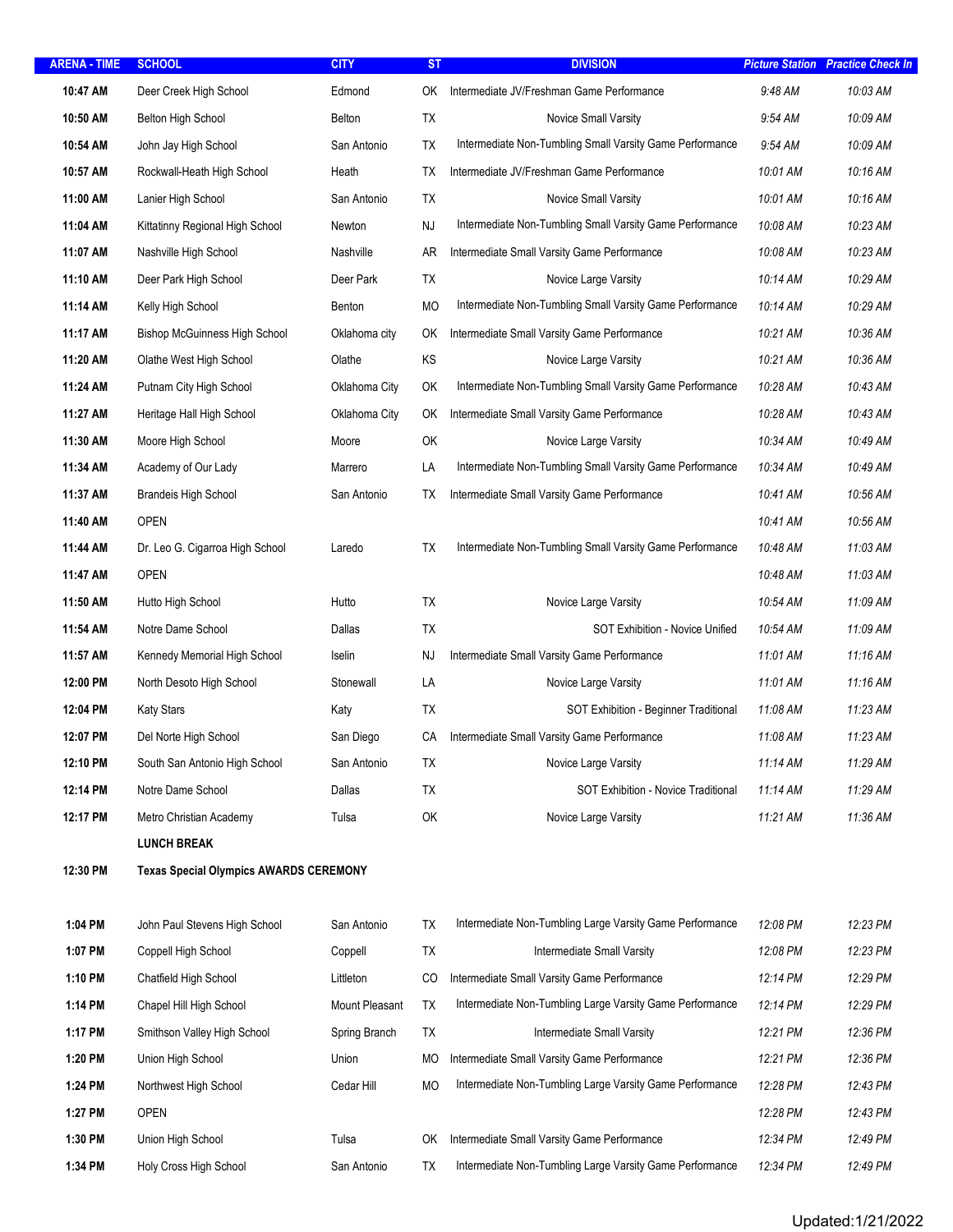| <b>ARENA - TIME</b> | <b>SCHOOL</b>                  | <b>CITY</b>           | <b>ST</b> | <b>DIVISION</b>                                          | <b>Picture Station</b> | <b>Practice Check In</b> |
|---------------------|--------------------------------|-----------------------|-----------|----------------------------------------------------------|------------------------|--------------------------|
| 1:37 PM             | OPEN                           |                       |           |                                                          | 12:41 PM               | 12:56 PM                 |
| 1:40 PM             | Soddy Daisy High School        | Soddy Daisy           | TN        | Intermediate Small Varsity Game Performance              | 12:41 PM               | 12:56 PM                 |
| 1:44 PM             | Andover Central High School    | Andover               | KS        | Intermediate Non-Tumbling Large Varsity Game Performance | 12:48 PM               | 1:03 PM                  |
| 1:47 PM             | Mount Carmel Academy           | New Orleans           | LA        | Intermediate Small Varsity                               | 12:48 PM               | 1:03 PM                  |
| 1:50 PM             | North County High School       | <b>Bonne Terre</b>    | МO        | Intermediate Small Varsity Game Performance              | 12:54 PM               | 1:09 PM                  |
| 1:54 PM             | John Horn High School          | Mesquite              | TX        | Intermediate Non-Tumbling Large Varsity Game Performance | 12:54 PM               | 1:09 PM                  |
| 1:57 PM             | Hutto High School              | Hutto                 | TX        | Intermediate Small Varsity                               | 1:01 PM                | $1:16$ PM                |
| 2:00 PM             | <b>OPEN</b>                    |                       |           |                                                          | 1:01 PM                | 1:16 PM                  |
| 2:04 PM             | Cypress Ranch High School      | Cypress               | TX        | Intermediate Coed Varsity                                | 1:08 PM                | 1:23 PM                  |
| 2:07 PM             | Brennan High School            | San Antonio           | TX        | Intermediate Small Varsity                               | 1:08 PM                | 1:23 PM                  |
| 2:10 PM             | Edison High School             | Edison                | NJ        | Intermediate Coed Varsity Game Performance               | 1:14 PM                | 1:29 PM                  |
| 2:14 PM             | Great Oaks Charter School      | Wilmington            | DE        | Intermediate Coed Varsity                                | 1:14 PM                | 1:29 PM                  |
| 2:17 PM             | Bergen Catholic High School    | Oradell               | <b>NJ</b> | Intermediate Small Varsity                               | 1:21 PM                | 1:36 PM                  |
| 2:20 PM             | Red Oak High School            | Red Oak               | TX        | Intermediate Coed Varsity Game Performance               | 1:21 PM                | 1:36 PM                  |
| 2:24 PM             | Huntsville High School         | Huntsville            | TX        | Intermediate Coed Varsity                                | 1:28 PM                | 1:43 PM                  |
| 2:27 PM             | Waukee High School             | Waukee                | IA        | Intermediate Small Varsity                               | 1:28 PM                | 1:43 PM                  |
| 2:30 PM             | Coal Ridge High School         | New Castle            | CO        | Intermediate Coed Varsity Game Performance               | 1:34 PM                | 1:49 PM                  |
| 2:34 PM             | Antonian High School           | San Antonio           | TX        | Intermediate Coed Varsity                                | 1:34 PM                | 1:49 PM                  |
| 2:37 PM             | Cypress Falls High School      | Houston               | <b>TX</b> | Intermediate Small Varsity                               | 1:41 PM                | 1:56 PM                  |
| 2:40 PM             | Pattonville High School        | Maryland Heights      | MO        | Intermediate Coed Varsity Game Performance               | 1:41 PM                | 1:56 PM                  |
| 2:44 PM             | Charles Page High School       | Sand Springs          | OK        | <b>Intermediate Coed Varsity</b>                         | 1:48 PM                | 2:03 PM                  |
| 2:47 PM             | Grapevine High School          | Grapevine             | TX        | Intermediate Small Varsity                               | 1:48 PM                | 2:03 PM                  |
| 2:50 PM             | Cedarville High School         | Cedarville            | AR.       | Intermediate Coed Varsity Game Performance               | 1:54 PM                | 2:09 PM                  |
| 2:54 PM             | Edinburg High School           | Edinburg              | TX        | Intermediate Coed Varsity                                | 1:54 PM                | 2:09 PM                  |
| 2:57 PM             | <b>OPEN</b>                    |                       |           |                                                          | 2:01 PM                | 2:16 PM                  |
| 3:00 PM             | Tuttle High School             | Tuttle                | OK.       | Intermediate Coed Varsity Game Performance               | 2:01 PM                | 2:16 PM                  |
| 3:04 PM             | Mansfield High School          | Mansfield             | TX        | Intermediate Coed Varsity                                | 2:08 PM                | 2:23 PM                  |
|                     | <b>BREAK</b>                   |                       |           |                                                          |                        |                          |
| 3:24 PM             | Central High School            | Fresno                | CA        | Advanced Coed Varsity Game Performance                   | 2:28 PM                | 2:43 PM                  |
| 3:27 PM             | Fort Zumwalt South High School | St Peters             | МO        | Intermediate Coed Varsity Game Performance               | 2:28 PM                | 2:43 PM                  |
| 3:30 PM             | <b>OPEN</b>                    |                       |           |                                                          | 2:34 PM                | 2:49 PM                  |
| 3:34 PM             | Pennsbury High School          | <b>Fairless Hills</b> | PA        | Advanced Coed Varsity Game Performance                   | 2:34 PM                | 2:49 PM                  |
| 3:37 PM             | Pacific High School            | Pacific               | MO        | Intermediate Coed Varsity Game Performance               | 2:41 PM                | 2:56 PM                  |
| 3:40 PM             | Gardner High School            | Gardner               | МA        | Intermediate Small Varsity                               | 2:41 PM                | 2:56 PM                  |
| 3:44 PM             | Choctaw High School            | Choctaw               | OK        | Advanced Coed Varsity Game Performance                   | 2:48 PM                | 3:03 PM                  |
| 3:47 PM             | Clovis East High School        | Clovis                | CA        | Advanced Non-Building Varsity Game Performance           | 2:48 PM                | 3:03 PM                  |
| 3:50 PM             | Santa Fe High School           | Santa Fe              | TX        | Intermediate Small Varsity                               | 2:54 PM                | 3:09 PM                  |
| 3:54 PM             | Cornwall High School           |                       | <b>NY</b> | Advanced Coed Varsity Game Performance                   | 2:54 PM                | 3:09 PM                  |
| 3:57 PM             | Union High School              | Union                 | МO        | Advanced JV/Freshman Game Performance                    | 3:01 PM                | 3:16 PM                  |
| 4:00 PM             | Legacy High School             | Tyler                 | TX        | Intermediate Small Varsity                               | 3:01 PM                | 3:16 PM                  |
| 4:04 PM             | Forney High School             | Forney                | TX        | Advanced Large Varsity Game Performance                  | 3:08 PM                | 3:23 PM                  |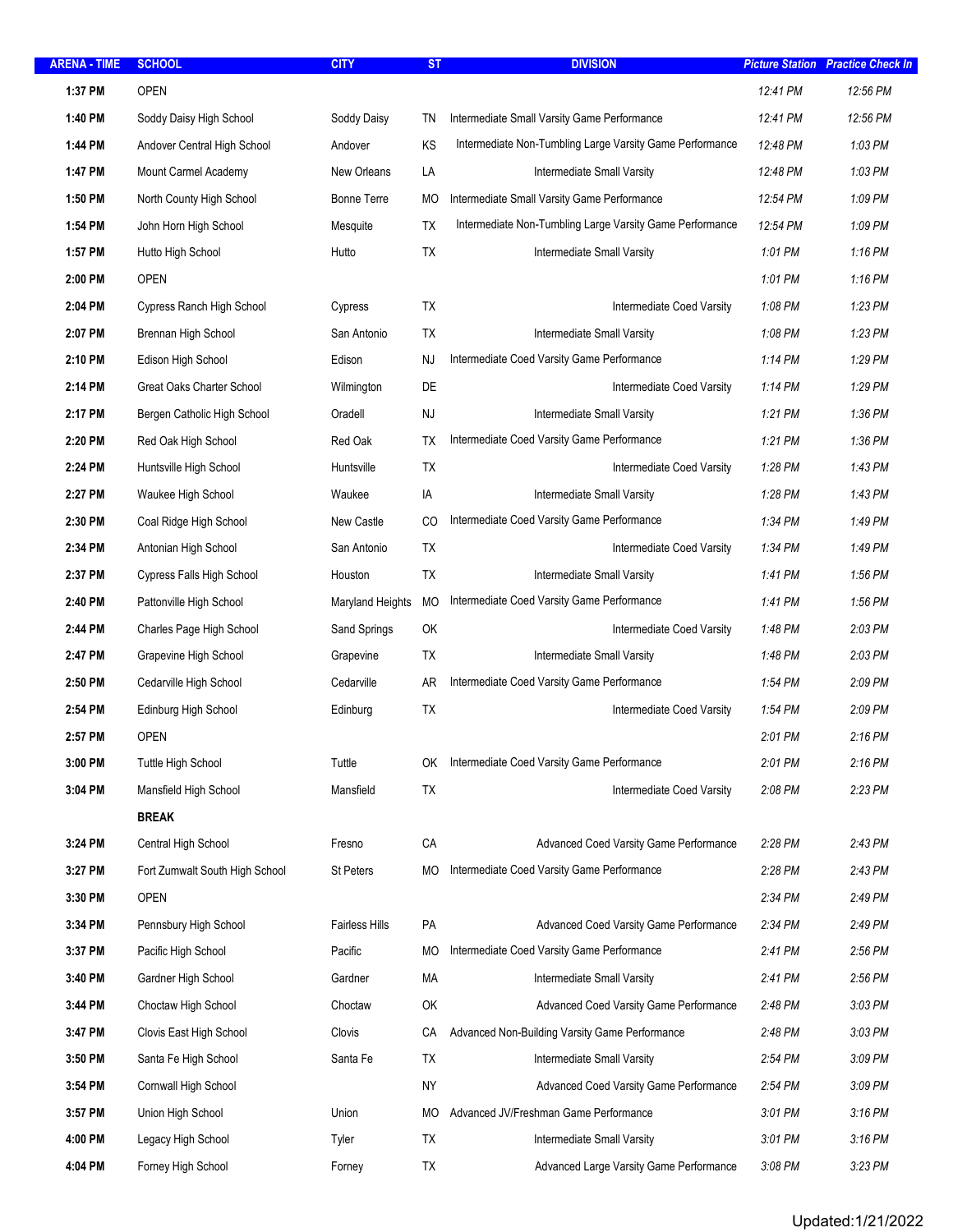| <b>ARENA - TIME</b> | <b>SCHOOL</b>                     | <b>CITY</b>         | <b>ST</b> | <b>DIVISION</b>                         | <b>Picture Station</b> | <b>Practice Check In</b> |
|---------------------|-----------------------------------|---------------------|-----------|-----------------------------------------|------------------------|--------------------------|
| 4:07 PM             | <b>OPEN</b>                       |                     |           |                                         | 3:08 PM                | 3:23 PM                  |
| 4:10 PM             | Hebron High School                | Carrollton          | TX        | Intermediate Small Varsity              | 3:14 PM                | 3:29 PM                  |
| 4:14 PM             | Lake Travis High School           | Austin              | <b>TX</b> | Advanced Large Varsity Game Performance | 3:14 PM                | 3:29 PM                  |
| 4:17 PM             | United South High School          | Laredo              | ТX        | Advanced Non-Tumbling Game Performance  | 3:21 PM                | 3:36 PM                  |
| 4:20 PM             | Timber Creek High School          | Keller              | TX        | Intermediate Large Varsity              | 3:21 PM                | 3:36 PM                  |
| 4:24 PM             | Rockwall-Heath High School Red    | Heath               | TX        | Advanced Large Varsity Game Performance | 3:28 PM                | 3:43 PM                  |
| 4:27 PM             | Dr. Leo G. Cigarroa High School   | Laredo              | TX        | Advanced Non-Tumbling Game Performance  | $3:28$ PM              | 3:43 PM                  |
| 4:30 PM             | O'Connor High School              | Helotes             | ТX        | Intermediate Large Varsity              | 3:34 PM                | 3:49 PM                  |
| 4:34 PM             | Brandon High School               | Brandon             | ΜS        | Advanced Large Varsity Game Performance | 3:34 PM                | 3:49 PM                  |
| 4:37 PM             | South Panola High School          | <b>Batesville</b>   | ΜS        | Advanced Non-Tumbling Game Performance  | 3:41 PM                | 3:56 PM                  |
| 4:40 PM             | <b>OPEN</b>                       |                     |           |                                         | 3:41 PM                | 3:56 PM                  |
| 4:44 PM             | Palo Verde High School            | Las Vegas           | <b>NV</b> | Advanced Large Varsity Game Performance | 3:48 PM                | 4:03 PM                  |
| 4:47 PM             | Woodbridge High School            | Woodbridge          | NJ        | Advanced Non-Tumbling Game Performance  | 3:48 PM                | 4:03 PM                  |
| 4:50 PM             | Lufkin High School                | Lufkin              | <b>TX</b> | Intermediate Large Varsity              | 3:54 PM                | 4:09 PM                  |
| 4:54 PM             | Memorial High School              | Houston             | TX        | Advanced Large Varsity Game Performance | 3:54 PM                | 4:09 PM                  |
| 4:57 PM             | Warren High School                | San Antonio         | ТX        | Advanced Non-Tumbling Game Performance  | 4:01 PM                | 4:16 PM                  |
| 5:00 PM             | <b>OPEN</b>                       |                     |           |                                         | 4:01 PM                | 4:16 PM                  |
| 5:04 PM             | Prestonwood Christian Academy     | Plano               | TX        | <b>Advanced Varsity</b>                 | 4:08 PM                | 4:23 PM                  |
| 5:07 PM             | Ouachita Parish High School       | Monroe              | LA        | Advanced Non-Tumbling Game Performance  | 4:08 PM                | 4:23 PM                  |
| 5:10 PM             | Sachse High School                | Sachse              | TX        | Intermediate Large Varsity              | 4:14 PM                | 4:29 PM                  |
| 5:14 PM             | Prosper High School               | Prosper             | TX        | <b>Advanced Varsity</b>                 | 4:14 PM                | 4:29 PM                  |
|                     | <b>DINNER BREAK</b>               |                     |           |                                         |                        |                          |
| 5:57 PM             | <b>Bixby High School</b>          | Bixby               | OK        | <b>Advanced Varsity</b>                 | 5:01 PM                | 5:16 PM                  |
| 6:00 PM             | Friendswood High School           | Friendswood         | <b>TX</b> | Intermediate Large Varsity              | 5:01 PM                | 5:16 PM                  |
| 6:04 PM             | New Washington Middle/High School | New Washington      | IN        | Advanced Non-Tumbling Game Performance  | 5:08 PM                | 5:23 PM                  |
| 6:07 PM             | Southmoore High School            | Moore               | OK        | <b>Advanced Varsity</b>                 | 5:08 PM                | 5:23 PM                  |
| 6:10 PM             | Alexander High School             | Laredo              | TX        | Intermediate Large Varsity              | 5:14 PM                | 5:29 PM                  |
| 6:14 PM             | Oak Harbor High School            | Oak Harbor          | WA        | Advanced Non-Tumbling Game Performance  | 5:14 PM                | 5:29 PM                  |
| 6:17 PM             | St John Vianney High School       | Holmdel             | NJ        | <b>Advanced Varsity</b>                 | 5:21 PM                | 5:36 PM                  |
| 6:20 PM             | Ronald Reagan High School         | San Antonio         | TX        | Intermediate Large Varsity              | 5:21 PM                | 5:36 PM                  |
| 6:24 PM             | Neshoba Central High School       | Philadelphia        | ΜS        | Advanced Non-Tumbling Game Performance  | 5:28 PM                | 5:43 PM                  |
| 6:27 PM             | Waukee Northwest High School      | Waukee              | IA        | <b>Advanced Varsity</b>                 | 5:28 PM                | 5:43 PM                  |
| 6:30 PM             | Medlin Middle School              | <b>Trophy Club</b>  | TX        | Advanced Junior High/Middle School      | 5:34 PM                | 5:49 PM                  |
| 6:34 PM             | Pearland High School              | Pearland            | ТX        | Advanced Small Varsity Game Performance | 5:34 PM                | 5:49 PM                  |
| 6:37 PM             | Deer Creek High School            | Edmond              | OK        | <b>Advanced Varsity</b>                 | 5:41 PM                | 5:56 PM                  |
| 6:40 PM             | Broken Arrow High School          | <b>Broken Arrow</b> | OK        | Advanced Junior High/Middle School      | 5:41 PM                | 5:56 PM                  |
| 6:44 PM             | Milton High School                | Milton              | PA        | Advanced Small Varsity Game Performance | 5:48 PM                | 6:03 PM                  |
| 6:47 PM             | Central Catholic High School      | San Antonio         | TX        | <b>Advanced Varsity</b>                 | 5:48 PM                | 6:03 PM                  |
| 6:50 PM             | Bixby Junior High School          | Bixby               | OK        | Advanced Junior High/Middle School      | 5:54 PM                | 6:09 PM                  |
| 6:54 PM             | Moore High School                 | Moore               | OK        | Advanced Small Varsity Game Performance | 5:54 PM                | 6:09 PM                  |
| 6:57 PM             | Jenks High School                 | Jenks               | OK        | <b>Advanced Varsity</b>                 | 6:01 PM                | 6:16 PM                  |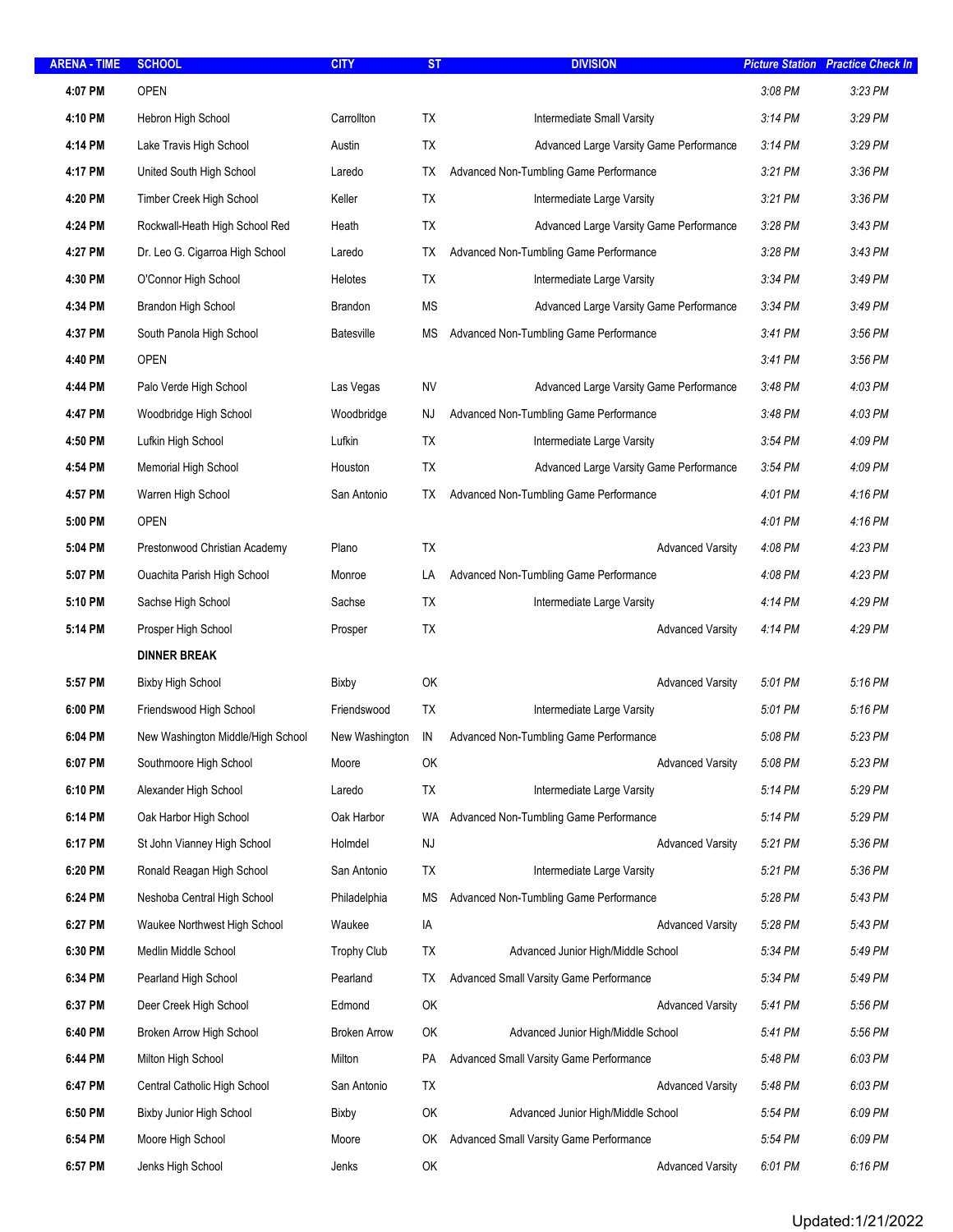| <b>ARENA - TIME</b> | <b>SCHOOL</b>                 | <b>CITY</b>            | <b>ST</b> | <b>DIVISION</b>                             | <b>Picture Station</b> | <b>Practice Check In</b> |
|---------------------|-------------------------------|------------------------|-----------|---------------------------------------------|------------------------|--------------------------|
| 7:00 PM             | Westmoore High School         | Oklahoma City          | <b>OK</b> | <b>Advanced Coed Varsity</b>                | 6:01 PM                | 6:16 PM                  |
| 7:04 PM             | Lakeside High School          | Hot Springs Nation: AR |           | Advanced Small Varsity Game Performance     | 6:08 PM                | 6:23 PM                  |
| 7:07 PM             | Norman North High School      | Norman                 | <b>OK</b> | Intermediate Large Varsity Game Performance | 6:08 PM                | 6:23 PM                  |
| 7:10 PM             | Oak Park High School          | Kansas City            | <b>MO</b> | <b>Advanced Coed Varsity</b>                | 6:14 PM                | 6:29 PM                  |
| 7:14 PM             | Union High School Black       | Tulsa                  | OK        | Advanced Small Varsity Game Performance     | 6:14 PM                | 6:29 PM                  |
| 7:17 PM             | <b>Bridgeland High School</b> | Cypress                | <b>TX</b> | Intermediate Large Varsity Game Performance | 6:21 PM                | 6:36 PM                  |
| 7:20 PM             | <b>OPEN</b>                   |                        |           |                                             | 6:21 PM                | 6:36 PM                  |
| 7:24 PM             | Rockwall High School          | Rockwall               | <b>TX</b> | Intermediate Large Varsity Game Performance | 6:28 PM                | 6:43 PM                  |
|                     |                               |                        |           |                                             |                        |                          |

### *FINALS BEGIN FOR CA TEAMS COMPETING UNDER CIF RULES:*

| 7:34 PM | Del Norte High School   | San Diego | СA | Intermediate Small Varsity Game Performance (FINALS)    | 6:34 PM | 6:49 PM |
|---------|-------------------------|-----------|----|---------------------------------------------------------|---------|---------|
| 7:37 PM | Central High School     | Fresno    | СA | Advanced Coed Varsity Game Performance (FINALS)         | 6:41 PM | 6:56 PM |
| 7:40 PM | Clovis East High School | Clovis    | СA | Advanced Non-Building Varsity Game Performance (FINALS) | 6:41 PM | 6:56 PM |
|         |                         |           |    |                                                         |         |         |

 $F/N$  **END OF SATURDAY COMPETITION - ARENA**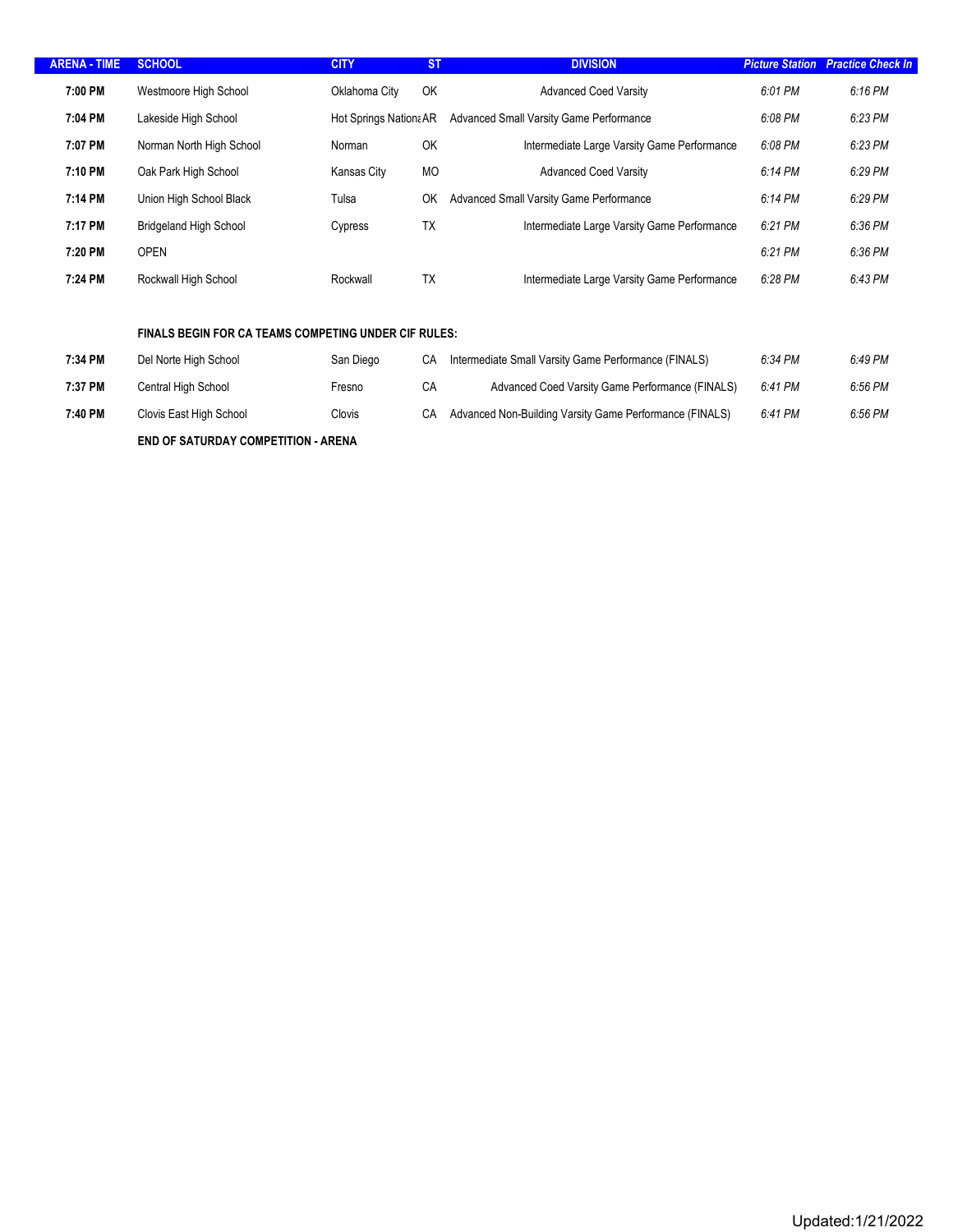## **The NCA High School National Championship**



January 22, 2022 *A-HALL*

# **TIONA**

| <b>A-HALL - TIME</b>               | <b>SCHOOL</b>                    | <b>CITY</b>       | <b>ST</b> | ______<br><b>DIVISION</b>                               |           | <b>Picture Station Practice Check In</b> |
|------------------------------------|----------------------------------|-------------------|-----------|---------------------------------------------------------|-----------|------------------------------------------|
| 8:30 AM                            | Alamo City Vipers                | San Antonio       | TX        | Novice Junior Club Game Performance                     | $7:34$ AM | 7:49 AM                                  |
| 8:34 AM                            | Hutto Middle School              | Hutto             | TХ        | Novice Junior High/Middle School                        | 7:34 AM   | 7:49 AM                                  |
| 8:37 AM                            | <b>OPEN</b>                      |                   |           |                                                         | 7:40 AM   | 7:55 AM                                  |
| 8:40 AM                            | <b>IDEA Edinburg Academy</b>     | Edinburg          | TX        | Novice Junior Club Game Performance                     | 7:40 AM   | 7:55 AM                                  |
| 8:44 AM                            | Pineville Junior High School     | Pineville         | LA        | Novice Junior High/Middle School                        | 7:47 AM   | 8:02 AM                                  |
| 8:47 AM                            | <b>OPEN</b>                      |                   |           |                                                         | $7:47$ AM | 8:02 AM                                  |
| 8:50 AM                            | Mount Sacred Heart School        | San Antonio       | TX        | Novice Junior Club Game Performance                     | 7:53 AM   | 8:08 AM                                  |
| 8:54 AM                            | St Luke Catholic School          | San Antonio       | TХ        | Novice Junior High/Middle School                        | 7:53 AM   | 8:08 AM                                  |
| 8:57 AM                            | <b>OPEN</b>                      |                   |           |                                                         | 8:00 AM   | $8:15$ AM                                |
| 9:00 AM                            | Impact Xtreme Cheer              | Oklahoma City     | OK        | Novice Junior Club Game Performance                     | 8:00 AM   | 8:15AM                                   |
| 9:04 AM                            | Highland East Junior High School | Moore             | OK        | Novice Junior High/Middle School                        | 8:07 AM   | 8:22 AM                                  |
| 9:07 AM                            | <b>OPEN</b>                      |                   |           |                                                         | 8:07 AM   | 8:22 AM                                  |
| 9:10 AM                            | New Washington Elementary        | New Washington IN |           | Novice Junior Club Game Performance                     | 8:13 AM   | 8:28 AM                                  |
| 9:14 AM                            | Southridge Junior High School    | ОКС               | 0K        | Novice Junior High/Middle School                        | 8:13 AM   | 8:28 AM                                  |
| 9:17 AM                            | <b>OPEN</b>                      |                   |           |                                                         | 8:20 AM   | 8:35 AM                                  |
| 9:20 AM                            | East Ouachita Middle School      | Monroe            | LA        | Novice Junior High/Middle School Game Performance       | 8:20 AM   | 8:35 AM                                  |
| 9:24 AM                            | Friendswood Junior High School   | Friendswood       | TХ        | Novice Junior High/Middle School                        | 8:27 AM   | 8:42 AM                                  |
| 9:27 AM                            | <b>OPEN</b>                      |                   |           |                                                         | 8:27 AM   | 8:42 AM                                  |
| 9:30 AM                            | Deer Creek Middle School         | Edmond            | OK        | Novice Junior High/Middle School Game Performance       | 8:33 AM   | 8:48 AM                                  |
| 9:34 AM                            | Jenks Middle School              | Jenks             | ОK        | Novice Junior High/Middle School                        | 8:33 AM   | 8:48 AM                                  |
| 9:37 AM                            | <b>OPEN</b>                      |                   |           |                                                         | 8:40 AM   | 8:55 AM                                  |
| 9:40 AM                            | Tioga Junior High School         | Ball              | LA        | Novice Junior High/Middle School Game Performance       | 8:40 AM   | 8:55 AM                                  |
| 9:44 AM                            | Coweta Junior High School        | Coweta            | ОK        | Novice Junior High/Middle School                        | 8:47 AM   | $9:02$ AM                                |
| 9:47 AM                            | <b>OPEN</b>                      |                   |           |                                                         | 8:47 AM   | $9:02$ AM                                |
| 9:50 AM                            | Cornerstone Christian School     | San Antonio       | TX        | Novice Junior High/Middle School Game Performance       | 8:53 AM   | 9:08 AM                                  |
| 9:54 AM                            | <b>United Middle School</b>      | Laredo            | ТX        | Intermediate Junior High/Middle School                  | 8:53 AM   | $9:08$ AM                                |
| 9:57 AM                            | <b>OPEN</b>                      |                   |           |                                                         | $9:00$ AM | $9:15$ AM                                |
| 10:00 AM                           | <b>Farley Middle School</b>      | Hutto             | TX        | Novice Junior High/Middle School Game Performance       | 9:00 AM   | 9:15 AM                                  |
| 10:04 AM                           | Brink Junior High School         | Oklahoma City     | OK        | Intermediate Junior High/Middle School                  | 9:07 AM   | 9:22 AM                                  |
| 10:07 AM                           | <b>OPEN</b>                      |                   |           |                                                         | 9:07 AM   | 9:22 AM                                  |
| 10:10 AM                           | Spring Branch Middle School      | Spring Branch     | TX        | Novice Junior High/Middle School Game Performance       | $9:13$ AM | 9:28 AM                                  |
| 10:14 AM                           | Owasso 8th Grade Center          | Owasso            | OK        | Intermediate Junior High/Middle School                  | $9:13$ AM | 9:28 AM                                  |
| 10:17 AM                           | <b>OPEN</b>                      |                   |           |                                                         | 9:20 AM   | 9:35 AM                                  |
| 10:20 AM                           | Elias Herrera Middle School      | Laredo            | TХ        | Intermediate Junior High/Middle School Game Performance | $9:20$ AM | $9:35$ AM                                |
| 10:24 AM                           | Alamo City Vipers                | San Antonio       | ТX        | Exhibition 18U Club                                     | 9:27 AM   | 9:42 AM                                  |
|                                    | <b>BREAK</b>                     |                   |           |                                                         |           |                                          |
| <b>GAME DAY COMPETITION BEGINS</b> |                                  |                   |           |                                                         |           |                                          |
| A-HALL - TIME                      | <b>SCHOOL</b>                    | <b>CITY</b>       | <b>ST</b> | <b>DIVISION</b>                                         |           | <b>Picture Station Practice Check In</b> |
|                                    |                                  |                   |           |                                                         |           |                                          |
| 10:54 AM                           | Union High School                | Tulsa             | OK        | Game Day Medium Varsity                                 | 9:50 AM   | 10:05 AM                                 |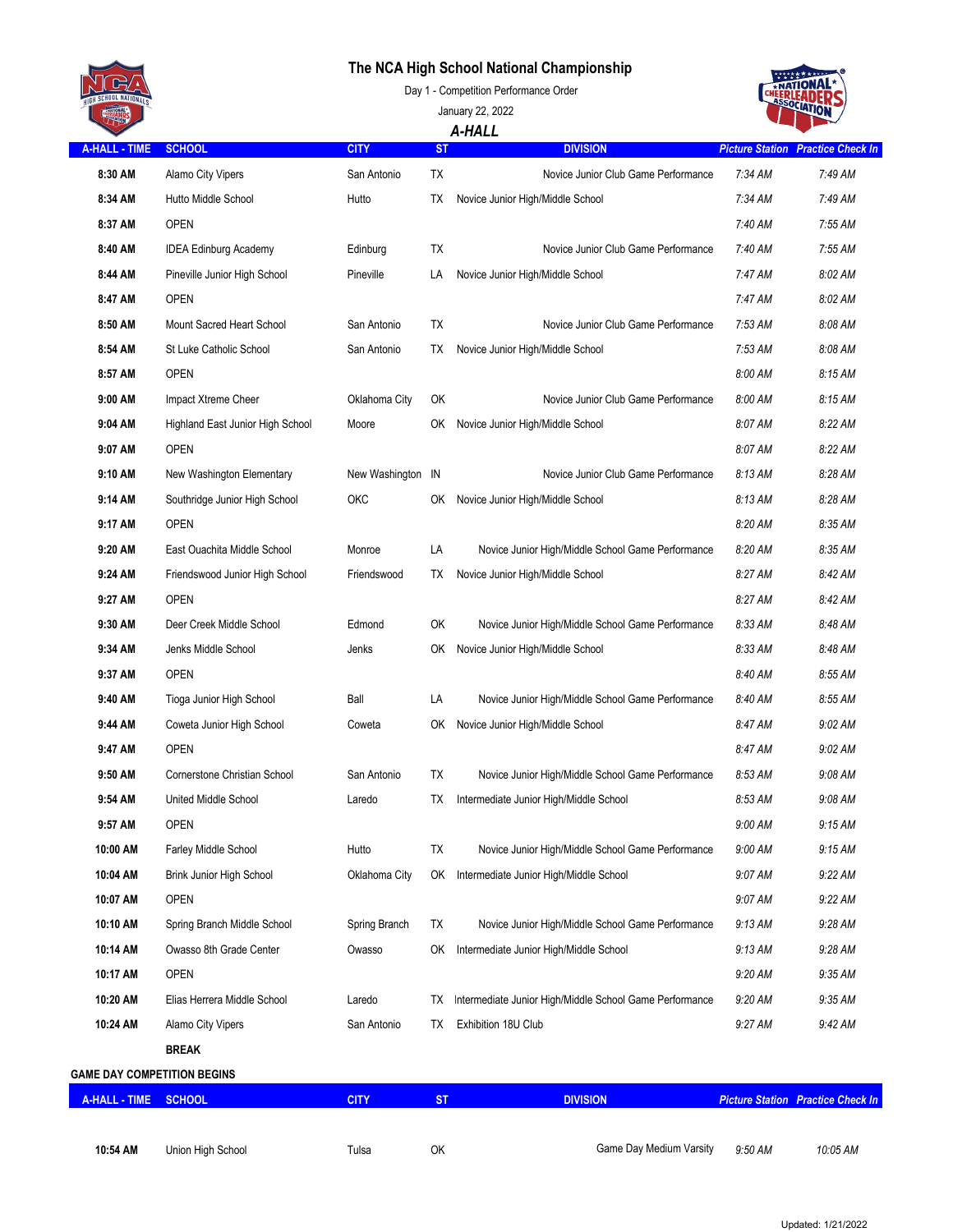| <b>A-HALL - TIME</b> | <b>SCHOOL</b>                        | <b>CITY</b>         | <b>ST</b>              | <b>DIVISION</b>                          |                   | <b>Picture Station Practice Check In</b> |
|----------------------|--------------------------------------|---------------------|------------------------|------------------------------------------|-------------------|------------------------------------------|
| 10:58 AM             | Jasper Junior High School            | Jasper              | TX                     | Game Day Small Junior High/Middle School | $9:58$ AM         | 10:13 AM                                 |
| 11:02 AM             | Northwest High School                | Cedar Hill          | МO                     | Game Day Medium Varsity                  | $9:58 \text{ AM}$ | 10:13 AM                                 |
| 11:06 AM             | Medlin Middle School                 | <b>Trophy Club</b>  | TX                     | Game Day Small Junior High/Middle School | 10:06 AM          | 10:21 AM                                 |
| 11:10 AM             | Carlisle High School                 | Price               | TX                     | Game Day Medium Varsity                  | 10:06 AM          | 10:21 AM                                 |
| 11:14 AM             | Jenks Middle School                  | Jenks               | OK                     | Game Day Small Junior High/Middle School | 10:14 AM          | 10:29 AM                                 |
| 11:18 AM             | Holland Hall High School             | Tulsa               | OK                     | Game Day Medium Varsity                  | 10:14 AM          | 10:29 AM                                 |
| 11:22 AM             | Lee Junior High School               | Copperas Cove       | TX                     | Game Day Small Junior High/Middle School | 10:22 AM          | 10:37 AM                                 |
| 11:26 AM             | McAllen High School                  | McAllen             | TX                     | Game Day Medium Varsity                  | 10:22 AM          | 10:37 AM                                 |
| 11:30 AM             | <b>Trinity Springs Middle School</b> | Keller              | TX                     | Game Day Small Junior High/Middle School | 10:30 AM          | 10:45 AM                                 |
| 11:34 AM             | Milton High School                   | Milton              | PA                     | Game Day Medium Varsity                  | 10:30 AM          | 10:45 AM                                 |
| 11:38 AM             | Highland West Junior High School     | Moore               | OK                     | Game Day Small Junior High/Middle School | 10:38 AM          | 10:53 AM                                 |
| 11:42 AM             | Clear Lake High School               | Houston             | TX                     | Game Day Medium Varsity                  | 10:38 AM          | 10:53 AM                                 |
| 11:46 AM             | Cornerstone Christian School         | San Antonio         | ТX                     | Game Day Small Junior High/Middle School | 10:46 AM          | 11:01 AM                                 |
| 11:50 AM             | North County High School             | <b>Bonne Terre</b>  | МO                     | Game Day Medium Varsity                  | 10:46 AM          | 11:01 AM                                 |
| 11:54 AM             | Tuttle Junior High School            | Tuttle              | OK                     | Game Day Small Junior High/Middle School | 10:54 AM          | 11:09 AM                                 |
| 11:58 AM             | Clear Creek High School              | League City         | TX                     | Game Day Medium Varsity                  | 10:54 AM          | 11:09 AM                                 |
| 12:02 PM             | Warren Middle School                 | Forney              | TX                     | Game Day Small Junior High/Middle School | 11:02 AM          | 11:17 AM                                 |
| 12:06 PM             | Jones High School                    | Jones               | OK                     | Game Day Medium Varsity                  | 11:02 AM          | 11:17 AM                                 |
| 12:10 PM             | Bixby Junior High School             | Bixby               | OK                     | Game Day Small Junior High/Middle School | 11:10 AM          | 11:25 AM                                 |
| 12:14 PM             | Choctaw High School                  | Choctaw             | OK                     | Game Day Medium Varsity                  | 11:10 AM          | 11:25 AM                                 |
| 12:18 PM             | Mountain Valley Middle School        | Canyon Lake         | ТX                     | Game Day Small Junior High/Middle School | 11:18 AM          | 11:33 AM                                 |
| 12:22 PM             | Duncanville High School              | Duncanville         | TX                     | Game Day Medium Varsity                  | 11:18 AM          | 11:33 AM                                 |
| 12:26 PM             | Lumberton Middle School              | Lumberton           | TX                     | Game Day Small Junior High/Middle School | 11:26 AM          | 11:41 AM                                 |
| 12:30 PM             | Archbishop Chapelle High School      | Metairie            | LA                     | Game Day Medium Varsity                  | 11:26 AM          | 11:41 AM                                 |
| 12:34 PM             | Argyle Middle School                 | Argyle              | ТX                     | Game Day Small Junior High/Middle School | 11:34 AM          | 11:49 AM                                 |
| 12:38 PM             | Wylie High School                    | Wylie               | TX                     | Game Day Medium Varsity                  | 11:34 AM          | 11:49 AM                                 |
| 12:42 PM             | Summers Middle School                | Fate                | TХ                     | Game Day Small Junior High/Middle School | 11:42 AM          | 11:57 AM                                 |
|                      | <b>LUNCH BREAK</b>                   |                     |                        |                                          |                   |                                          |
| 1:34 PM              | Academy of Our Lady                  | Marrero             | LA                     | Game Day Medium Varsity                  | 12:30 PM          | 12:45 PM                                 |
| 1:38 PM              | <b>Timberview Middle School</b>      | Fort Worth          | TX                     | Game Day Large Junior High/Middle School | 12:38 PM          | 12:53 PM                                 |
| 1:42 PM              | Yukon High School                    | Yukon               | OK                     | Game Day Medium Varsity                  | 12:38 PM          | 12:53 PM                                 |
| 1:46 PM              | <b>Bridge Creek High School</b>      | Blanchard           | ОK                     | Game Day Large Junior High/Middle School | 12:46 PM          | 1:01 PM                                  |
| 1:50 PM              | Naaman Forest High School            | Garland             | TX                     | Game Day Medium Varsity                  | 12:46 PM          | 1:01 PM                                  |
| 1:54 PM              | Broken Arrow High School             | <b>Broken Arrow</b> | OK                     | Game Day Large Junior High/Middle School | 12:54 PM          | 1:09 PM                                  |
| 1:58 PM              | Kittatinny Regional High School      | Newton              | $\mathsf{N}\mathsf{J}$ | Game Day Medium Varsity                  | 12:54 PM          | 1:09 PM                                  |
| 2:02 PM              | <b>Baley Middle School</b>           | Royse City          | ТX                     | Game Day Large Junior High/Middle School | 1:02 PM           | $1:17$ PM                                |
| 2:06 PM              | San Angelo Central High School       | San Angelo          | TX                     | Game Day Medium Varsity                  | $1:02$ PM         | 1:17 PM                                  |
| 2:10 PM              | Jenks High School                    | Jenks               | OK                     | Game Day Small JV/Freshman               | 1:10 PM           | 1:25 PM                                  |
| 2:14 PM              | <b>Tatum High School</b>             | Tatum               | <b>TX</b>              | Game Day Coed Small Varsity              | 1:10 PM           | 1:25 PM                                  |
| 2:18 PM              | Hays High School                     | Kyle                | TX                     | Game Day Small JV/Freshman               | 1:18 PM           | 1:33 PM                                  |
| 2:22 PM              | Fort Zumwalt South High School       | <b>St Peters</b>    | MO                     | Game Day Coed Small Varsity              | 1:18 PM           | 1:33 PM                                  |
| 2:26 PM              | Owasso High School                   | Owasso              | OK                     | Game Day Small JV/Freshman               | 1:26 PM           | 1:41 PM                                  |
| 2:30 PM              | Pacific High School                  | Pacific             | MO                     | Game Day Coed Small Varsity              | 1:26 PM           | 1:41 PM                                  |
| 2:34 PM              | Rock Bridge High School              | Columbia            | МO                     | Game Day Small JV/Freshman               | 1:34 PM           | 1:49 PM                                  |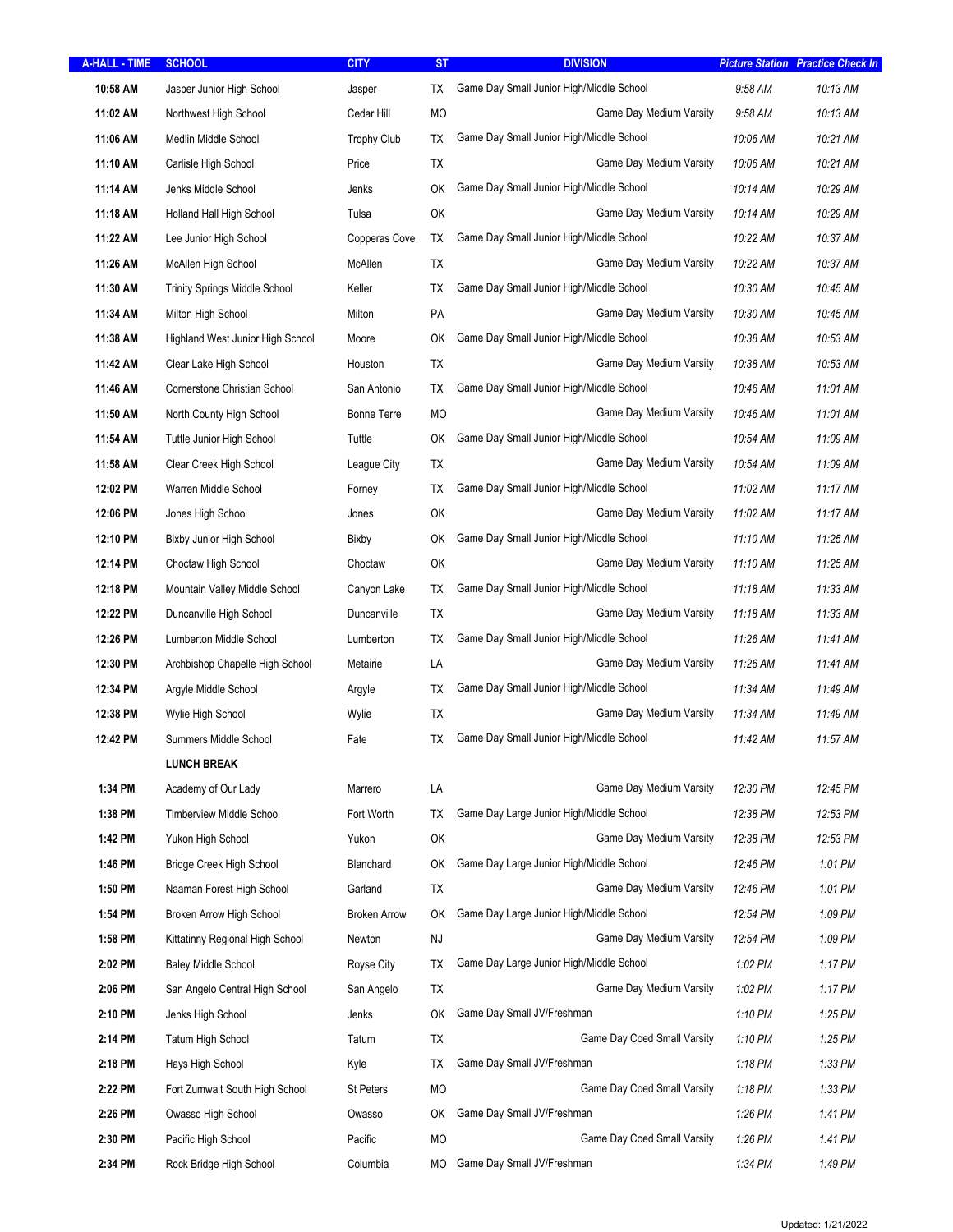| <b>A-HALL - TIME</b> | <b>SCHOOL</b>                        | <b>CITY</b>          | <b>ST</b> | <b>DIVISION</b>               | <b>Picture Station Practice Check In</b> |           |
|----------------------|--------------------------------------|----------------------|-----------|-------------------------------|------------------------------------------|-----------|
| 2:38 PM              | Lampasas High School                 | Lampasas             | TX        | Game Day Coed Small Varsity   | 1:34 PM                                  | 1:49 PM   |
| 2:42 PM              | Shepton High School                  | Plano                | ТX        | Game Day Small JV/Freshman    | 1:42 PM                                  | 1:57 PM   |
| 2:46 PM              | Lakeshore High School                | Mandeville           | LA        | Game Day Coed Small Varsity   | 1:42 PM                                  | 1:57 PM   |
| 2:50 PM              | <b>Bixby High School</b>             | Bixby                | OK        | Game Day Large JV/Freshman    | 1:50 PM                                  | 2:05 PM   |
| 2:54 PM              | Coweta High School                   | Coweta               | OK        | Game Day Coed Small Varsity   | 1:50 PM                                  | $2:05$ PM |
| 2:58 PM              | Arlington Heights High School        | Fort Worth           | TX        | Game Day Large JV/Freshman    | 1:58 PM                                  | 2:13 PM   |
| 3:02 PM              | <b>OPEN</b>                          |                      |           |                               | 1:58 PM                                  | 2:13 PM   |
| 3:06 PM              | Mount Vernon High School             | Mount Vernon         | ТX        | Game Day Large JV/Freshman    | $2:06$ PM                                | 2:21 PM   |
| 3:10 PM              | <b>OPEN</b>                          |                      |           |                               | $2:06$ PM                                | 2:21 PM   |
| 3:14 PM              | Fossil Ridge High School             | Ft. Worth            | TХ        | Game Day Large JV/Freshman    | $2:14$ PM                                | 2:29 PM   |
|                      | <b>BREAK</b>                         |                      |           |                               |                                          |           |
| 3:38 PM              | Cleveland High School                | Cleveland            | TX        | Game Day Coed Small Varsity   | $2:38$ PM                                | 2:53 PM   |
| 3:42 PM              | Mountain Pine High School            | <b>Mountain Pine</b> | AR        | Game Day Small Varsity        | $2:38$ PM                                | 2:53 PM   |
| 3:46 PM              | Arlington Heights High School        | Fort Worth           | <b>TX</b> | Game Day Coed Small Varsity   | 2:46 PM                                  | 3:01 PM   |
| 3:50 PM              | Oakridge School                      | Arlington            | ТX        | Game Day Small Varsity        | 2:46 PM                                  | 3:01 PM   |
| 3:54 PM              | Edison High School                   | Edison               | NJ        | Game Day Coed Small Varsity   | 2:54 PM                                  | 3:09 PM   |
| 3:58 PM              | Coronado High School                 | Colorado Springs CO  |           | Game Day Small Varsity        | 2:54 PM                                  | 3:09 PM   |
| 4:02 PM              | Great Oaks Charter School            | Wilmington           | DE        | Game Day Coed Small Varsity   | $3:02$ PM                                | 3:17 PM   |
| 4:06 PM              | McAlester High School                | McAlester            | OK        | Game Day Small Varsity        | $3:02$ PM                                | 3:17 PM   |
| 4:10 PM              | Lake Ridge High School               | Mansfield            | TX        | Game Day Large Varsity        | $3:10$ PM                                | 3:25 PM   |
| 4:14 PM              | Nike Dallas FC                       | Allen                | ТX        | Game Day Small Varsity        | 3:10 PM                                  | 3:25 PM   |
| 4:18 PM              | Southlake Carroll High School        | Southlake            | TX        | Game Day Large Varsity        | $3:18$ PM                                | 3:33 PM   |
| 4:22 PM              | Southwest Christian School           | Fort Worth           | TX        | Game Day Small Varsity        | $3:18$ PM                                | 3:33 PM   |
| 4:26 PM              | Canyon High School                   | New Braunfels        | TX        | Game Day Large Varsity        | $3:26$ PM                                | 3:41 PM   |
| 4:30 PM              | Granada High School                  | Granada              | CO        | Game Day Small Varsity        | $3:26$ PM                                | 3:41 PM   |
| 4:34 PM              | North Forney High School             | Forney               | ТX        | Game Day Large Varsity        | 3:34 PM                                  | 3:49 PM   |
| 4:38 PM              | Cascia Hall Prep High School         | Tulsa                | OK        | Game Day Small Varsity        | 3:34 PM                                  | 3:49 PM   |
| 4:42 PM              | Richland High School                 | Fort Worth           | TX        | Game Day Large Varsity        | 3:42 PM                                  | 3:57 PM   |
| 4:46 PM              | Anson High School                    | Anson                | TX        | Game Day Small Varsity        | 3:42 PM                                  | 3:57 PM   |
| 4:50 PM              | Ronald Reagan High School            | San Antonio          | ТX        | Game Day Large Varsity        | 3:50 PM                                  | 4:05 PM   |
| 4:54 PM              | Somerset High School                 | Somerset             | ТX        | Game Day Small Varsity        | 3:50 PM                                  | 4:05 PM   |
| 4:58 PM              | Albertus Magnus High School          | Nanuet               | <b>NY</b> | Game Day Large Varsity        | 3:58 PM                                  | 4:13 PM   |
| 5:02 PM              | Canyon Lake High School              | Fischer              | ТX        | Game Day Small Varsity        | 3:58 PM                                  | 4:13 PM   |
| 5:06 PM              | Cinco Ranch High School              | Katy                 | TX        | Game Day Large Varsity        | 4:06 PM                                  | 4:21 PM   |
| 5:10 PM              | Killdeer High School                 | Killder              | ND        | <b>Game Day Small Varsity</b> | 4:06 PM                                  | 4:21 PM   |
| 5:14 PM              | Olathe Northwest High School         | Olathe               | KS        | Game Day Large Varsity        | 4:14 PM                                  | 4:29 PM   |
| 5:18 PM              | <b>Bridge Creek High School</b>      | Blanchard            | ОK        | Spirit Program                | 4:14 PM                                  | 4:29 PM   |
| 5:22 PM              | Cedar Park High School               | Cedar Park           | TX        | Game Day Large Varsity        | 4:22 PM                                  | 4:37 PM   |
| 5:26 PM              | <b>Bishop McGuinness High School</b> | Oklahoma city        | ОK        | Spirit Program                | 4:22 PM                                  | 4:37 PM   |
| 5:30 PM              | Wylie East High School               | Wylie                | TX        | Game Day Large Varsity        | 4:30 PM                                  | 4:45 PM   |
| 5:34 PM              | Sunset High School                   | Dallas               | ТX        | Spirit Program                | 4:30 PM                                  | 4:45 PM   |
|                      | <b>DINNER BREAK</b>                  |                      |           |                               |                                          |           |
| 6:22 PM              | Timber Creek High School             | Keller               | TX        | Game Day Large Varsity        | 5:18 PM                                  | 5:33 PM   |
| 6:26 PM              | Grapevine High School                | Grapevine            | ТX        | Spirit Program                | 5:26 PM                                  | 5:41 PM   |
|                      |                                      |                      |           |                               |                                          |           |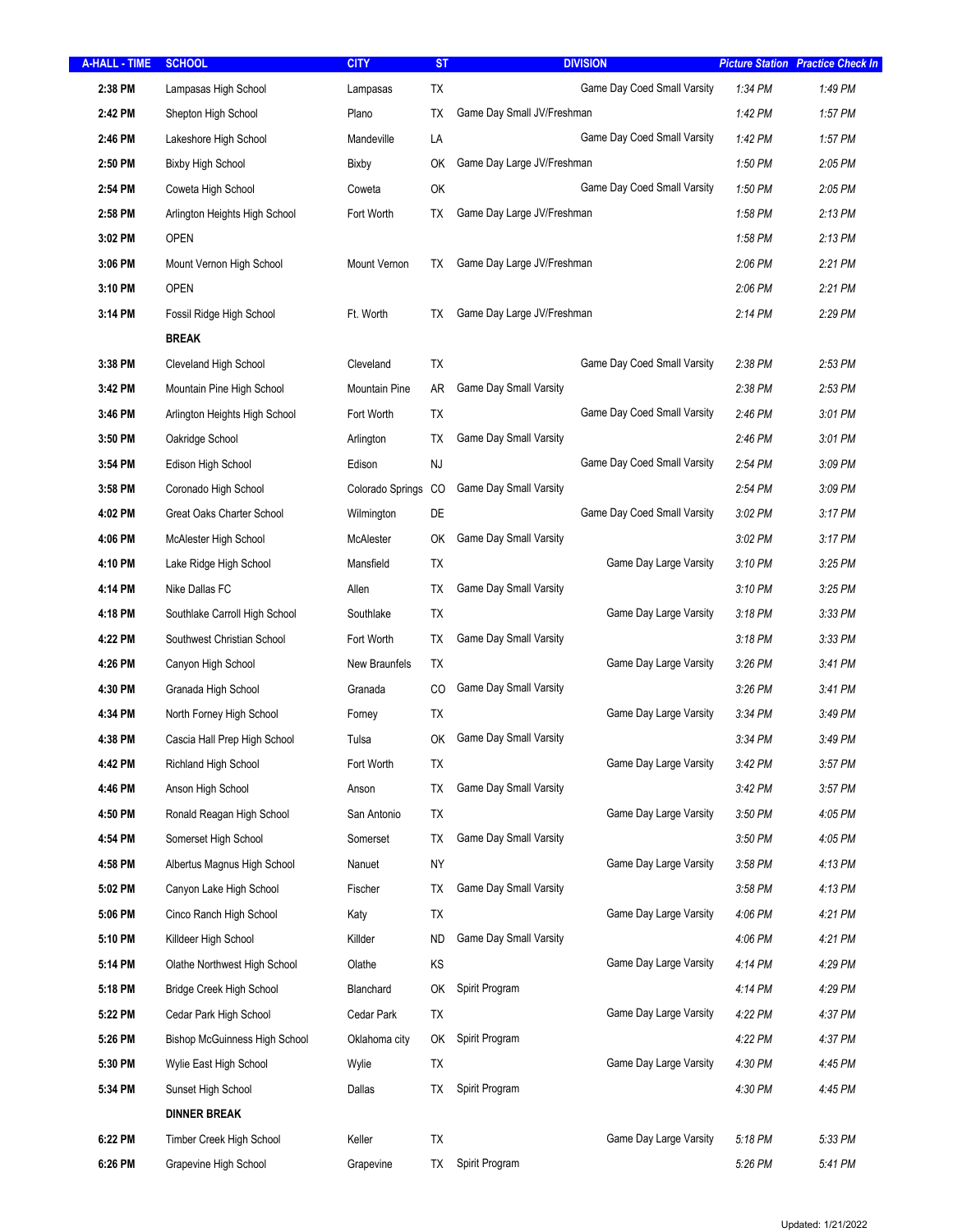| <b>A-HALL - TIME</b> | <b>SCHOOL</b>                    | <b>CITY</b>          | <b>ST</b> | <b>DIVISION</b>             |                        |         | <b>Picture Station Practice Check In</b> |
|----------------------|----------------------------------|----------------------|-----------|-----------------------------|------------------------|---------|------------------------------------------|
| 6:30 PM              | Community Christian High School  | Norman               | OK        |                             | Game Day Large Varsity | 5:26 PM | 5:41 PM                                  |
| 6:34 PM              | <b>OPEN</b>                      |                      |           |                             |                        | 5:34 PM | 5:49 PM                                  |
| 6:38 PM              | John Jay High School             | Hopewell Junction NY |           |                             | Game Day Large Varsity | 5:34 PM | 5:49 PM                                  |
| 6:42 PM              | Paramus Catholic High School     | Paramus              | <b>NJ</b> | Spirit Program              |                        | 5:42 PM | 5:57 PM                                  |
| 6:46 PM              | Olathe North High School         | Olathe               | KS        |                             | Game Day Large Varsity | 5:42 PM | 5:57 PM                                  |
| 6:50 PM              | Anderson High School             | Austin               | <b>TX</b> | Spirit Program              |                        | 5:50 PM | 6:05 PM                                  |
| 6:54 PM              | <b>OPEN</b>                      |                      |           |                             |                        | 5:50 PM | 6:05 PM                                  |
| 6:58 PM              | Royse City High School           | Royse City           | <b>TX</b> | Game Day Coed Large Varsity |                        | 5:58 PM | 6:13 PM                                  |
| 7:02 PM              | Colleyville Heritage High School | Grapevine            | <b>TX</b> |                             | Game Day Large Varsity | 5:58 PM | 6:13 PM                                  |
| 7:06 PM              | Weatherford High School          | Weatherford          | TX        | Game Day Coed Large Varsity |                        | 6:06 PM | 6:21 PM                                  |
| 7:10 PM              | Clear Falls High School          | League City          | <b>TX</b> |                             | Game Day Large Varsity | 6:06 PM | 6:21 PM                                  |
| 7:14 PM              | Waldron High School              | Waldron              | <b>AR</b> | Game Day Coed Large Varsity |                        | 6:14 PM | 6:29 PM                                  |
| 7:18 PM              | Mill Valley High School          | Shawnee              | KS        |                             | Game Day Large Varsity | 6:14 PM | 6:29 PM                                  |
| 7:22 PM              | Union High School                | Union                | <b>MO</b> | Game Day Coed Large Varsity |                        | 6:22 PM | 6:37 PM                                  |
| 7:26 PM              | Washburn Rural High School       | Topeka               | KS        |                             | Game Day Large Varsity | 6:22 PM | 6:37 PM                                  |
| 7:30 PM              | John Horn High School            | Mesquite             | <b>TX</b> | Game Day Coed Large Varsity |                        | 6:30 PM | 6:45 PM                                  |
| 7:34 PM              | Friendswood High School          | Friendswood          | <b>TX</b> |                             | Game Day Large Varsity | 6:30 PM | 6:45 PM                                  |
| 7:38 PM              | Cabot High School                | Cabot                | AR.       | Game Day Coed Large Varsity |                        | 6:38 PM | 6:53 PM                                  |
| 7:42 PM              | <b>OPEN</b>                      |                      |           |                             |                        | 6:38 PM | 6:53 PM                                  |
| 7:46 PM              | Vista Ridge High School          | Cedar Park           | ТX        | Game Day Coed Large Varsity |                        | 6:46 PM | 7:01 PM                                  |
| 7:50 PM              | Pearland High School             | Pearland             | <b>TX</b> |                             | Game Day Large Varsity | 6:46 PM | 7:01 PM                                  |
| 7:54 PM              | Westmoore High School            | Oklahoma City        | OK        | Game Day Coed Large Varsity |                        | 6:54 PM | 7:09 PM                                  |
|                      |                                  |                      |           |                             |                        |         |                                          |

 $F/ND$  OF SATURDAY COMPETITION - A-HALL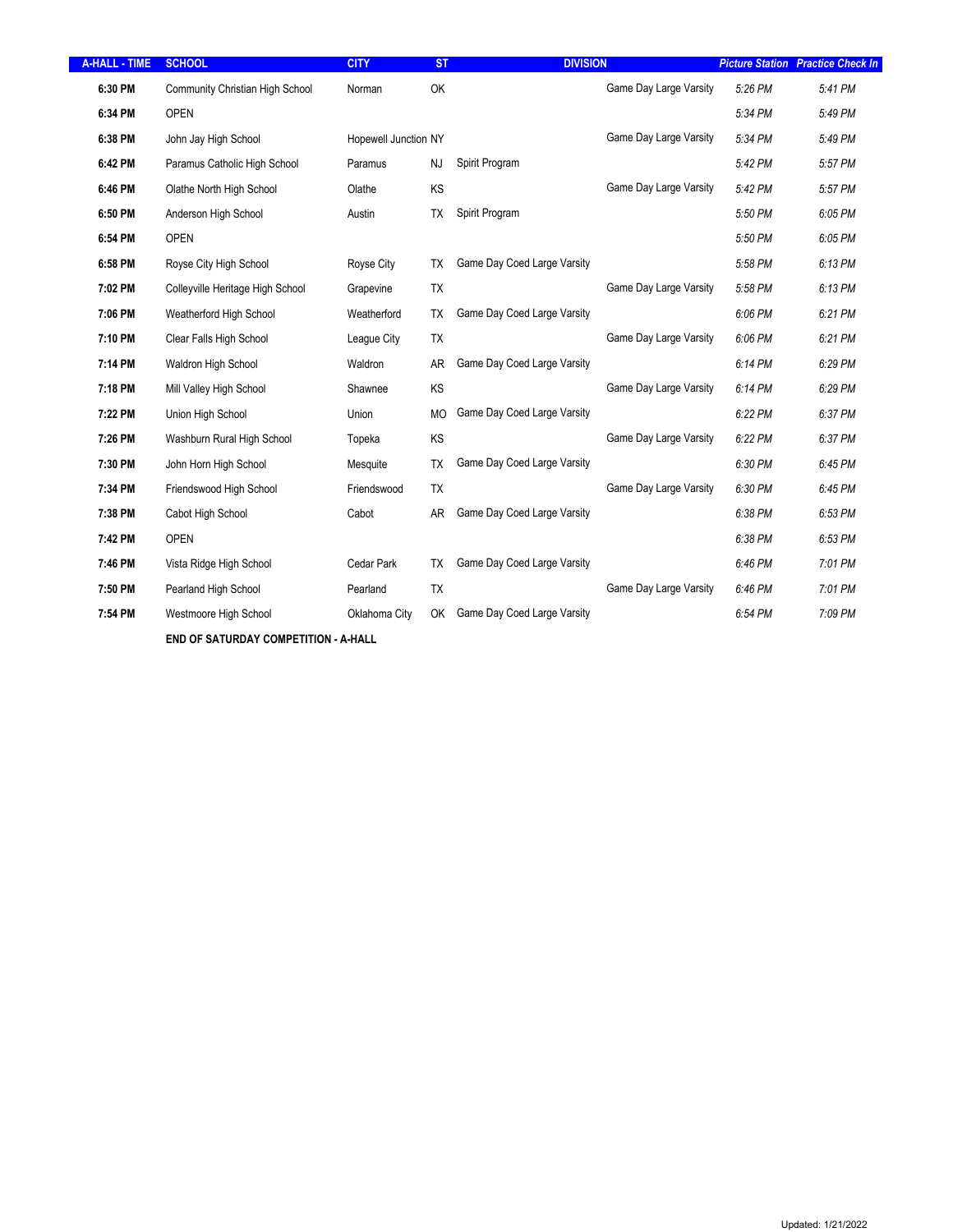| <b>A-HALL - TIME</b> | <b>SCHOOL</b>             | <b>CITY</b> | <b>ST</b>                     | <b>DIVISION</b>             | <b>Practice Check In</b> |
|----------------------|---------------------------|-------------|-------------------------------|-----------------------------|--------------------------|
| 2:25 PM              |                           |             |                               | Game Day Coed Small Varsity | 1:40 PM                  |
| 2:29 PM              |                           |             | Game Day Small JV/Freshman    |                             | 1:40 PM                  |
| 2:33 PM              |                           |             |                               | Game Day Coed Small Varsity | 1:48 PM                  |
| 2:37 PM              |                           |             | Game Day Small JV/Freshman    |                             | 1:48 PM                  |
| 2:41 PM              |                           |             |                               | Game Day Coed Small Varsity | 1:56 PM                  |
| 2:45 PM              |                           |             | Game Day Small JV/Freshman    |                             | 1:56 PM                  |
| 2:49 PM              |                           |             |                               | Game Day Coed Small Varsity | 2:04 PM                  |
| 2:53 PM              |                           |             | Game Day Large JV/Freshman    |                             | 2:04 PM                  |
| 2:57 PM              |                           |             |                               | Game Day Coed Small Varsity | $2:12$ PM                |
| 3:01 PM              |                           |             | Game Day Large JV/Freshman    |                             | $2:12$ PM                |
| 3:05 PM              |                           |             |                               | Game Day Coed Small Varsity | 2:20 PM                  |
| 3:09 PM              |                           |             | Game Day Large JV/Freshman    |                             | 2:20 PM                  |
| 3:13 PM              |                           |             |                               | Game Day Coed Small Varsity | 2:28 PM                  |
| 3:17 PM              |                           |             | Game Day Large JV/Freshman    |                             | 2:28 PM                  |
| 3:21 PM              |                           |             |                               | Game Day Coed Small Varsity | 2:36 PM                  |
| 3:25 PM              |                           |             | Game Day Small Varsity        |                             | 2:36 PM                  |
| 3:29 PM              |                           |             |                               | Game Day Coed Small Varsity | 2:44 PM                  |
| 3:33 PM              |                           |             | Game Day Small Varsity        |                             | 2:44 PM                  |
| 3:37 PM              | <b>OPEN</b>               |             |                               |                             | 2:52 PM                  |
| 3:41 PM              |                           |             | Game Day Small Varsity        |                             | 2:52 PM                  |
| 3:45 PM              |                           |             |                               | Game Day Large Varsity      | 3:00 PM                  |
| 3:49 PM              |                           |             | Game Day Small Varsity        |                             | 3:00 PM                  |
| 3:53 PM              |                           |             |                               | Game Day Large Varsity      | 3:08 PM                  |
| 3:57 PM              |                           |             | <b>Game Day Small Varsity</b> |                             | 3:08 PM                  |
|                      | <b>AWARDS CEREMONY #3</b> |             |                               |                             |                          |

 $45$  Game Day Large Junior High/Middle School Game Day Small JV/Freshman Game Day Large JV/Freshman Game Day Coed Small Varsity Game Day Medium Varsity

| <b>Game Day Small Varsity</b> |                        | 4:04 PM |
|-------------------------------|------------------------|---------|
|                               | Game Day Large Varsity | 4:12 PM |
| <b>Game Day Small Varsity</b> |                        | 4:12 PM |
|                               | Game Day Large Varsity | 4:20 PM |
| <b>Game Day Small Varsity</b> |                        | 4:20 PM |
|                               | Game Day Large Varsity | 4:28 PM |
| <b>Game Day Small Varsity</b> |                        | 4:28 PM |
|                               | Game Day Large Varsity | 4:36 PM |
| <b>Game Day Small Varsity</b> |                        | 4:36 PM |
|                               | Game Day Large Varsity | 4:44 PM |
| <b>Game Day Small Varsity</b> |                        | 4:44 PM |
|                               | Game Day Large Varsity | 4:52 PM |
| <b>Game Day Small Varsity</b> |                        | 4:52 PM |
|                               | Game Day Large Varsity | 5:00 PM |
| Spirit Program                |                        | 5:00 PM |
|                               |                        |         |